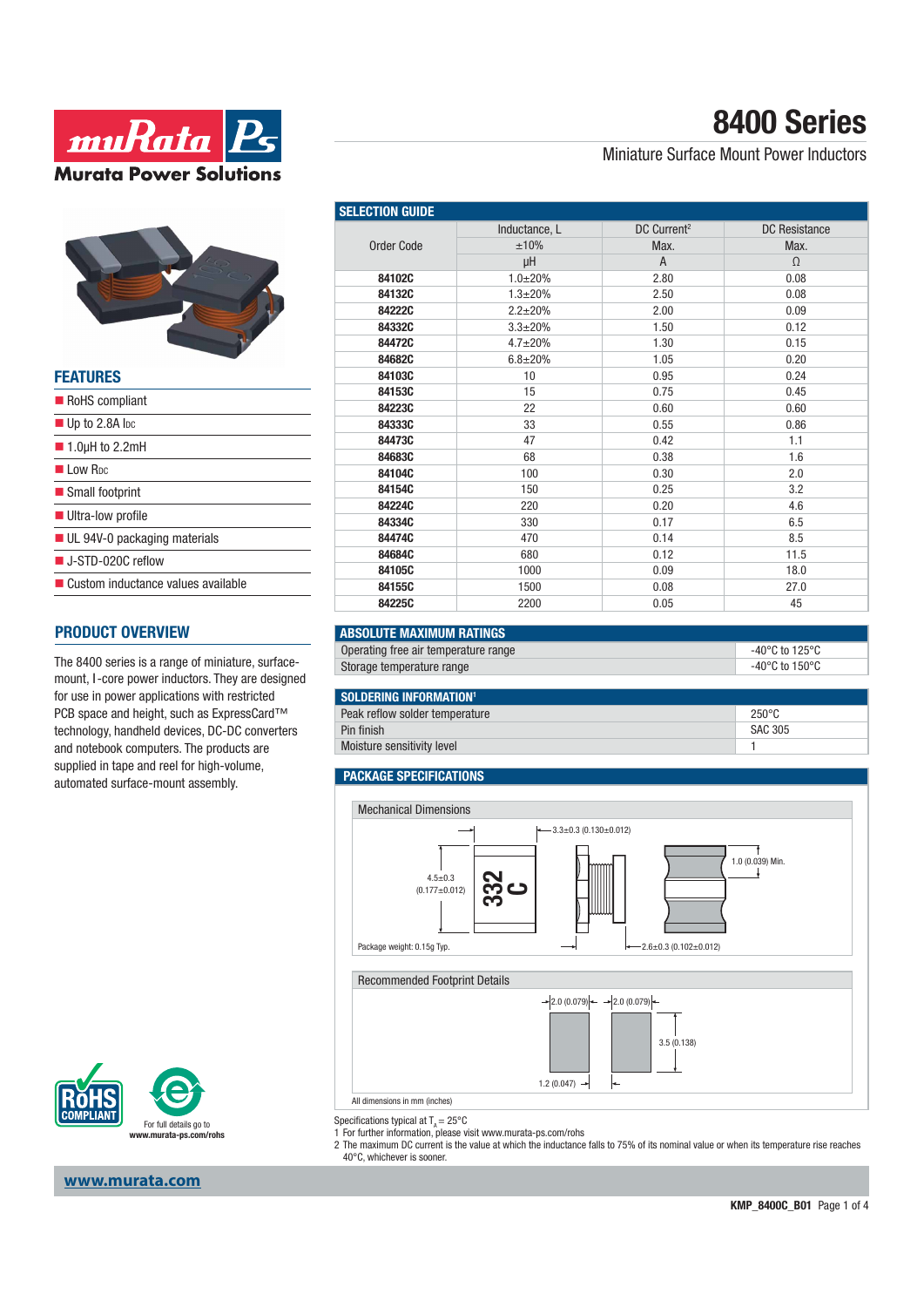## **muRata Ps** Murata Power Solutions

# **8400 Series**

Miniature Surface Mount Power Inductors



**KMP\_8400C\_B01** Page 2 of 4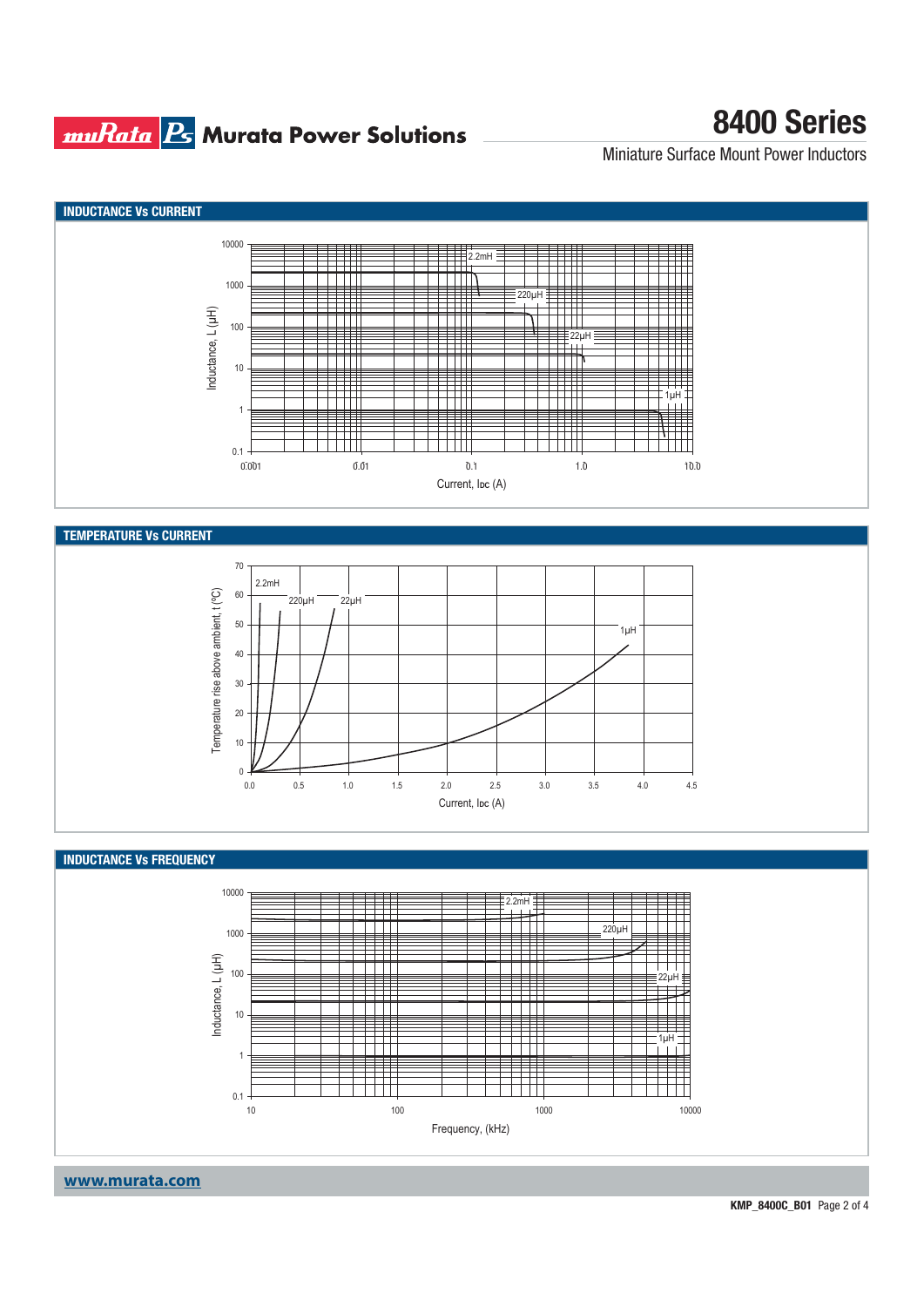## **muRata B** Murata Power Solutions

# **8400 Series**

Miniature Surface Mount Power Inductors